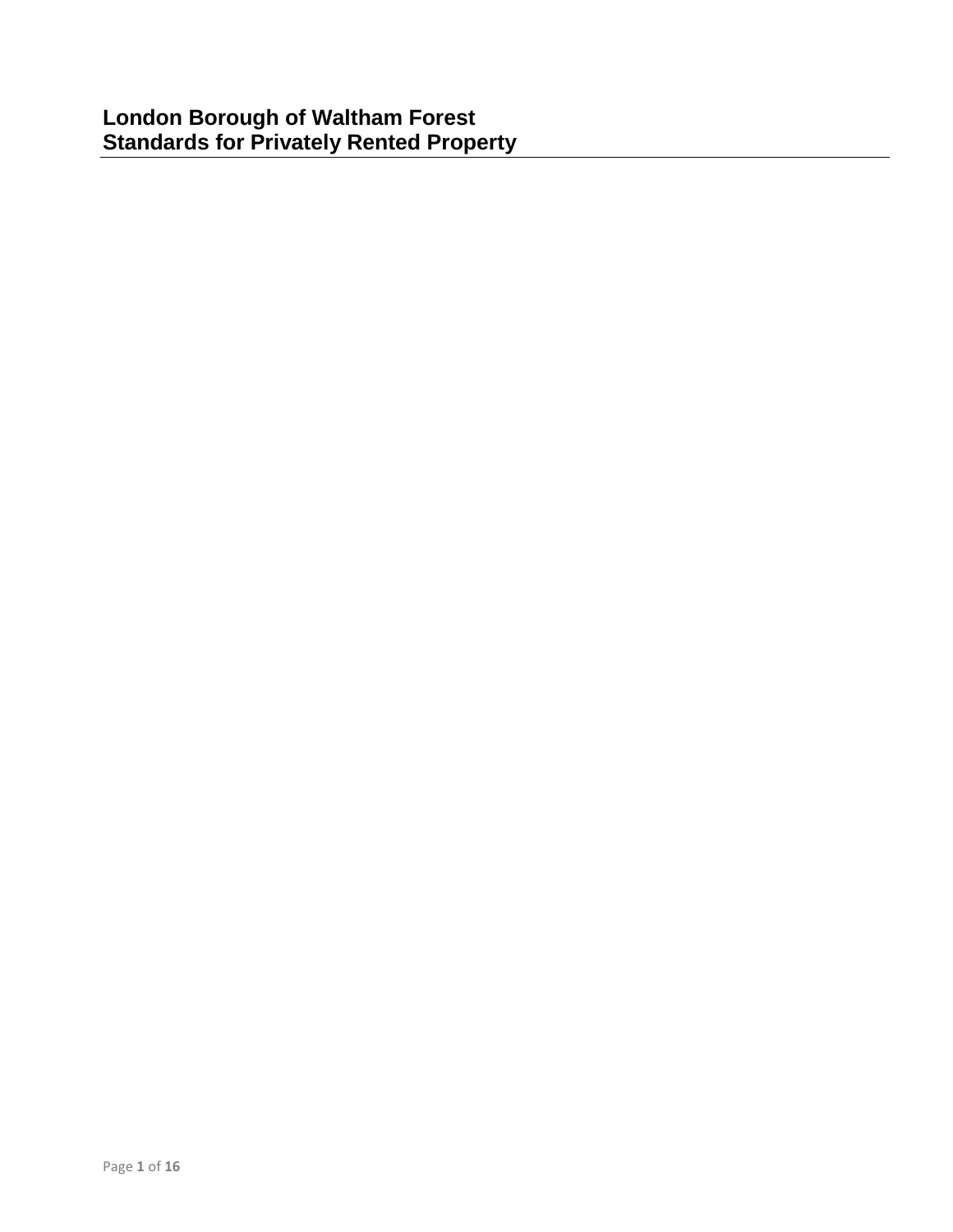### **1. Introduction**

- 1.1 The purpose of this document is to provide guidance on the minimum requirements for privately rented homes including properties used for private sector leasing by Waltham Forest Council. It is not intended to be a fully comprehensive list of requirements and regard should be made to national standards, lease terms/conditions and other legal requirements when assessing standards.
- 1.2 This document is primarily concerned with self-contained residential accommodation, where the house or flat has exclusive use of amenities for a single household.
- 1.3 This guide addresses matters of disrepair and certain certification that is required, for example, in relation to gas and electrical safety. These are matters that fall within the direct scope of the standard conditions that are attached to any licence approval.
- 1.4 The document also deals with wider matters, such as issues connected with space, amenities and hazards [that may not be attributable to disrepair]. These matters are not something that the Council would expect to control through the licence conditions [although space and amenity issues would be dealt with as part of mandatory HMO licensing]. However, this guide includes information about these other issues in order that landlords are able to proactively take steps to deal with other important safety and comfort issues without the need for the Council to take formal enforcement action. If it proves necessary for the Council to deal formally with such issues, this is likely to have some adverse impact upon a landlords' ability to obtain a licence, or to obtain a licence for the usual 5 year period.
- 1.5 Additional standards and requirements are likely to apply to homes that are let out to more than one household [HMOs]. Further advice regarding standards for HMO accommodation can be obtained by contacting the Council"s Housing Standards Team
- 1.6 As a minimum, properties should always:
	- be free from Category 1 and significant Category 2 hazards with regard to the Housing Health and Safety Rating System (HHSRS) introduced by the Housing Act 2004;
	- comply with all other legislation relating to the health and safety of residential occupants;
	- be in such a condition so as not to cause nuisance to any neighbouring properties.
- 1.7 Any furniture supplied by anyone other than the occupier shall comply with The Furniture and Furnishings (Fire) (Safety) Regulations 1988 (as amended in 1989 and 1993).
- 1.8 All gas appliances and services shall comply with the Gas Safety (Installation and Use) Regulations 1998.
- 1.9 Any work carried out at the property, which requires either Building Regulation approval or Development Control consent should have such approval.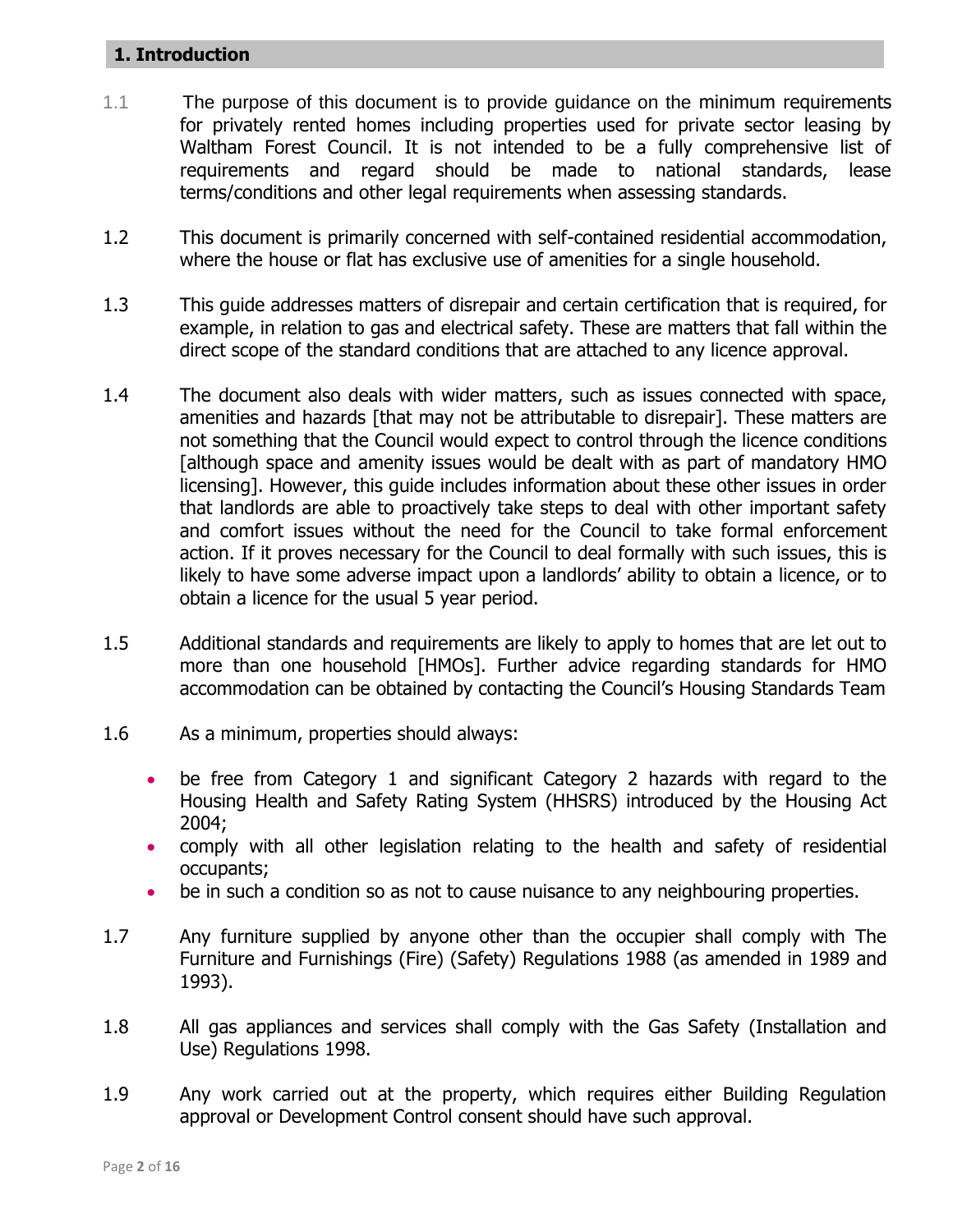- 1.10 This guidance does not cover types and numbers of furniture, kitchen or electrical appliances or internal decorative repair.
- 1.11 Properties should be energy efficient with consideration given to total energy use, carbon dioxide emissions and likely energy performance particularly in relation to 3.13 – "Heating & Thermal Comfort" below.
- 1.12 This guidance is not intended to cover matters that would fall within an Inventory**.**  Furnishings, fixtures and non-permanent fittings should be subject to a separate assessment procedure.

### **2. External Standards**

2.1 The exterior and structural elements of the building include load-bearing elements as well as all the elements which give the dwelling its appearance, shape and stability as well as weather-proofing capacity. These can include means of access, amenity space, foundations, walls, roof, chimneys and doors. Services, such as drainage and space for refuse storage should also be considered.

### **2.2 BUILDING ELEMENTS**

- 2.2.1 The roof coverings, flashings, chimney stacks, chimney flaunching, brickwork, pointing, render, windows, doors, rainwater goods, wastewater goods and drainage shall be in good condition, repair and, where relevant, comprise appropriate materials using recognised building techniques. For example, the use of a bitumen covering to "repair" an old slated roof ["turnerising"] or bituminous tape ["Flashband"] as an alternative to metal flashings are not acceptable
- 2.2.2 The dwelling should be free from any threat to the occupants relating to the collapse of an element of part of the fabric of the building being displaced because of inadequate fixing, disrepair or adverse weather conditions.
- 2.2.3 External decoration to any timber, metal and stone elements that are required to be decorated should be in good condition and should be maintained in good order through regular and appropriate maintenance.
- 2.2.4 Flues serving gas appliances (including fires and stoves) should terminate in accordance with manufacturer's instructions and the relevant gas safety standards.
- 2.2.5 Building elements should be watertight and free from significant cracking.
- 2.2.6 The property should show no visible signs of damp, wet or dry rot. The damp proof course should not be bridged by external render, paving or earth. Air bricks should be free from obstruction and should have grilles to prevent access by rodents.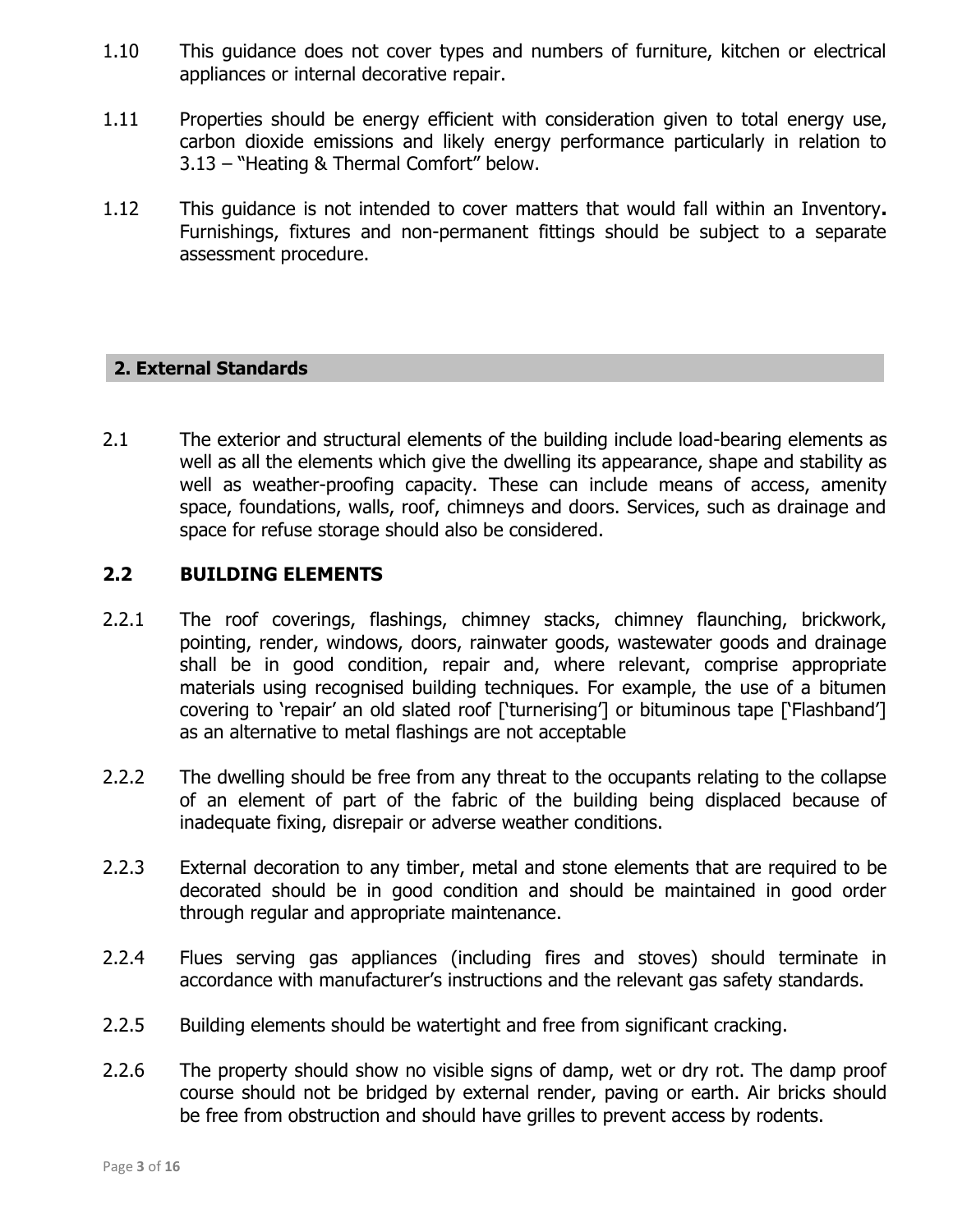# **2.3 SURFACE AND FOUL WATER DRAINAGE**

- 2.3.1 There should be adequate provision for surface and foul water drainage.
- 2.3.2 All rainwater pipes should discharge properly into the drainage system.
- 2.3.3 All elements of the drainage system should be subjected to routine maintenance and free of blockages
- 2.3.4 All access covers to drainage and other services should be fitted with suitable flush mounted covers adequately marked to indicate purpose.

### **2.4 REFUSE STORAGE**

2.4.1 There should be adequate, hygienic and suitable facilities for the storage and disposal of refuse for each household.

### **2.5 EXTERNAL STAIRCASES AND STEPS**

- 2.5.1 Staircases and steps should be constructed and be in such a condition to prevent occupants tripping or falling. Staircases should have adequate handrails, guarding and lighting. There should be no projections into or obstruction on a staircase.
- 2.5.2 Staircases should be protected from adverse weather conditions and should be of a non-slip nature.
- 2.5.3 There should be no open risers on staircases.
- 2.5.4 See additional information in 3.7 Staircases and Steps.

#### **2.6 YARDS, GARDENS AND AMENITY SPACE**

- 2.6.1 Common parts (if any) should be in good repair and condition. This should include structure, access ways, security doors and lifts.
- 2.6.2 External yards, paths, steps and access ways and surrounds should be in good order, even and well drained.
- 2.6.3 Paths should have adequate friction, should not have excessive slopes and have adequate lighting.
- 2.6.4 There should be no tripping or falling hazards from paths, ramps or thresholds.
- 2.6.5 There should be no unguarded drops from paths, patios, steps, staircases, terraces or garden areas.
- 2.6.6 All boundaries should be clearly defined and enclosed by well-maintained and suitable walls or fences.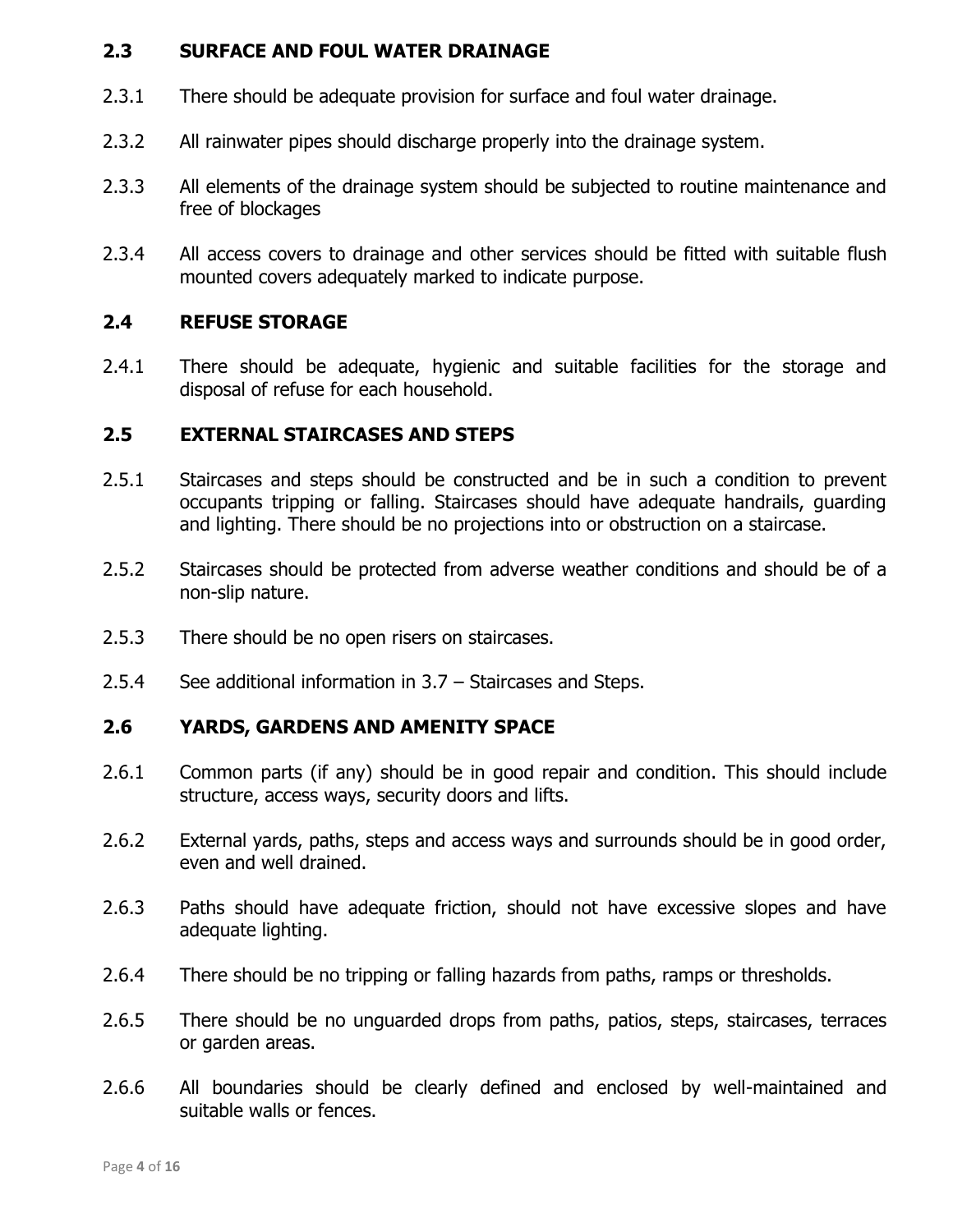- 2.6.7 Any gardens shall be cleared of rubbish and have any vegetation, shrubs and trees maintained in neat order and cut back as necessary
- 2.6.8 Have sheds or other ancillary buildings [if present] which are empty, in good repair and safe

### **3.1 Internal Standards**

- 3.1.1 The design and construction of internal parts of the dwelling should not place an occupant at risk from physical injury from either collision or entrapment.
- 3.1.2 The design, layout and construction of the dwelling shall allow good standards of cleanliness and shall prevent the harbourage and access into the premises of pests.
- 3.1.3 The design of the dwelling and functional space within it shall not place occupants at risk of physical strain.
- 3.1.4 Occupants should not be exposed to the health risks from ingestion of lead from any of the dwelling elements and finishes.

### **3.2 WALLS AND CEILINGS**

- 3.2.1 Walls and ceilings should be sound, free from cracks and bowing and should not show any signs of movement.
- 3.2.2 Any timber or Formica cladding and polystyrene tiles should be removed and any disturbed surfaces made good.
- 3.2.3 Any "Artex" or similar coatings should be tested for asbestos content. If necessary, following testing, coatings should be removed in accordance with relevant codes of practice.

#### **3.3 FLOORS**

- 3.3.1 Floors should be sound, free from damp or rot, level and free from signs of deflection. There should be no loose or damaged floorboards.
- 3.3.2 Where carpet is fitted it should be properly laid and well secured, including threshold strips.
- 3.3.3 Old thermoplastic tiles should be tested for asbestos content. If necessary, following testing, coverings should be removed in accordance with relevant codes of practice.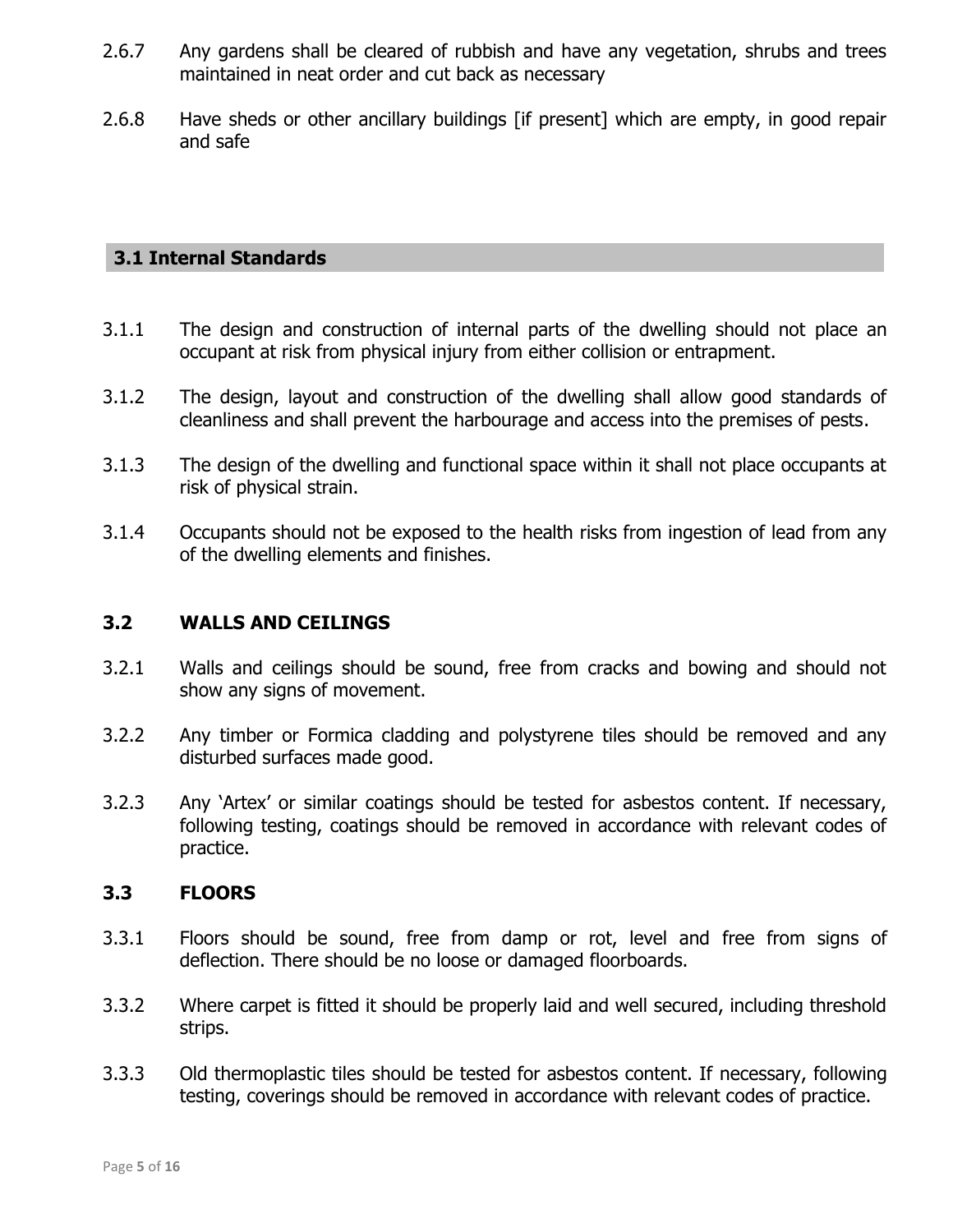### **3.4 DOORS AND WINDOWS**

- 3.4.1 Doors and windows should be well-fitting and should open and shut properly. Windows should not be painted shut.
- 3.4.2 Doors should be of suitable size with sufficient headroom. Where possible, doors should open in the direction of travel into the room.
- 3.4.3 Low level glazing (windows less than 800mm above finished floor level, doors and adjacent panels less than 1500mm above finished floor level) should be impact resistant or have permanent screen protection. Non-compliant glass may be reglazed with safety glass (complying with BS 6206) or upgraded using safety film but must satisfy current regulations.
- 3.4.4 All large areas of glazing e.g. patio doors, should comply with Part N of the Building Regulations.
- 3.4.5 Fixed stays or stops should be provided to all windows above ground floor level that restrict opening to 100mm maximum, except those windows required to be escape windows under the Building Regulations.
- 3.4.6 All WC and bathroom windows should be provided with obscure glazing.
- 3.4.7 Fixed window panes with louvres above are not acceptable.
- 3.4.8 Under current regulations, any new replacement windows need to be certified as meeting minimum thermal insulation requirements and appropriate certification obtained on completion [unless the building is listed or in a Conservation area]

## **3.5 KITCHEN FACILITIES**

- 3.5.1 The kitchen should be of satisfactory layout and have adequate provision for hygienic storage, preparation and cooking of food, so preventing the risk of infection to occupants.
- 3.5.2 The occupants should not be exposed by reason of layout, size, design or other feature to risk from hot surfaces or risk from burns or scalds caused by contact with flames or hot liquids.
- 3.5.3 Kitchen units and appliances should be free from defects and in good working order.
- 3.5.4 Kitchen facilities should comprise:
	- a cooker (4 cooking rings), oven and grill (suitably restrained and located);
	- a sink with integral drainer set on a 1000m base unit;
	- constant hot and cold water supplies to the sink;
	- a fixed impervious and readily cleansable work surface, or surfaces, with a minimum area [or combined area] of 2000 x 500mm;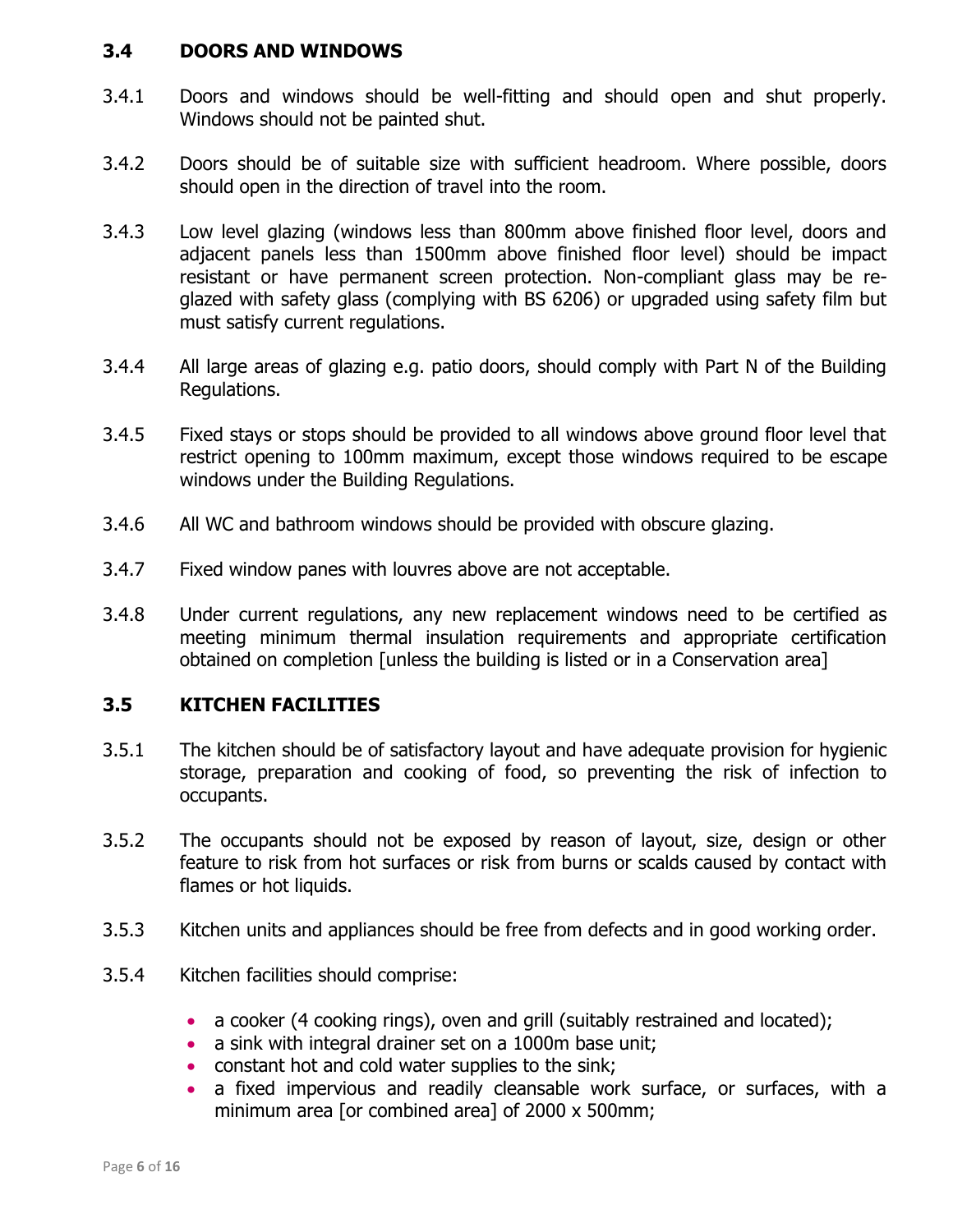- an adequate tiled splash-back to a height of at least 300mm above any sink or work surface;
- a direct drainage connection to the sink with a suitable water trap;
- adequate storage cupboard units, minimum 0.3 cubic metres;
- a suitable sized refrigerator;
- a minimum of 2 double electrical sockets above work surfaces (excluding appliance sockets).
- 3.5.5 Joints around sinks and worktops should be sealed with silicone sealant.
- 3.5.6 Waste pipes and taps should be defect free with no leaks or drips. Taps should be easy to operate.

## **3.6 BATHROOM AND WC FACILITIES**

- 3.6.1 There should be adequate provision for personal hygiene.
- 3.6.2 Bathroom facilities should be in good working order and free from defects.
- 3.6.3 The bath and/or shower should be positioned to prevent falls and where necessary handles and grab rails should be provided. Sharp edges or projections should be removed and non-slip surfaces should be provided where necessary.
- 3.6.4 Sanitary facilities (in total throughout a dwelling) should include:
	- a fixed bath or shower and wash hand basin with a constant supply of hot and cold water and a direct drainage connection with suitable trap (minimum sizes: wash hand basin 500 x 400mm, bath 1700 x 700mm and shower 800 x 800mm);
	- a WC properly connected to the drainage. The WC cistern overflow should discharge externally;
	- Ideally, dwellings with over three occupants should have a WC which is separate from the bathroom;
	- Ideally, dwellings with five or more occupants should have two WCs one of which may be in the bathroom;
	- a separate WC should contain a wash hand basin;
	- adequate tiled splash-back should be provided to the bath and wash hand basin (300mm high);
	- showers should have tiling of sufficient height to protect the decoration of the wall (minimum of 1.80m) which is properly sealed and a shower screen or curtain of a sufficient standard to prevent water damage to floor;
	- a towel rail and toilet paper holder
- 3.6.5 Joints around baths and wash hand basins should be sealed with silicone sealant.
- 3.6.6 Facilities should be provided with adequate lighting.
- 3.6.7 Bathroom and WC doors should be fitted with slide bolts and should be capable of being opened from the outside in an emergency with a coin or screwdriver.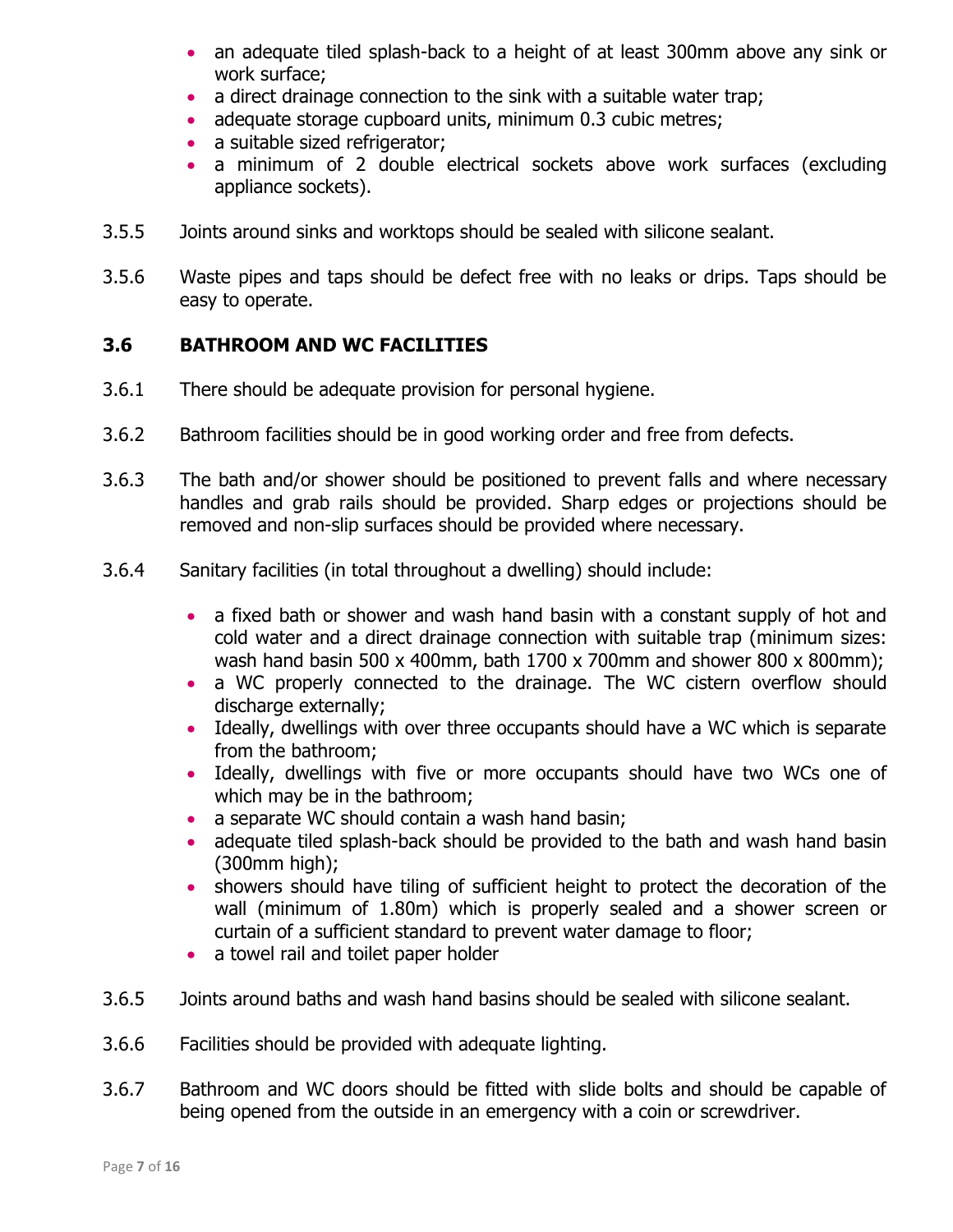3.6.8 There should be adequate space for access adjacent to the facilities. Bathrooms located off a kitchen should have a wash hand basin. Sole bathrooms should not be accessed through a bedroom except for one bedroom flats.

### **3.7 STAIRCASES AND STEPS**

- 3.7.1 Staircases should be of such construction and in such a condition to prevent occupants tripping or falling.
- 3.7.2 Stairs or steps shall not be overly steep or staircases excessively long.
- 3.7.3 Steps should have level, even treads and should provide adequate friction.
- 3.7.4 The stairs should be sound and show no sign of deflection.
- 3.7.5 There should be no open risers on staircases.
- 3.7.6 Minimum headroom on a staircase should be 1900mm and minimum stair width should be 750mm.
- 3.7.7 There should be landings at the top and bottom of all flights. Landings should have a minimum width of 750mm and length of 500mm.
- 3.7.8 Stair nosings should not be overly long. All nosings should be adequately secured to treads.
- 3.7.9 There should be no projections on the staircase (e.g. coat hooks), no accessible glass, sharp edges or hard surfaces.
- 3.7.10 Stair coverings should be securely and safely fastened.
- 3.7.11 There should be handrails to all staircases (both internal and external) which are of sufficient size, suitably constructed and fully supported.
- 3.7.12 Any provided handrails should be between 900 and 1000mm high.
- 3.7.13 Stairs and landings with a drop in excess of 600mm should be guarded by means of a suitable balustrade. The guarding should be of adequate construction with maximum openings of 100mm, height between 900 and 1000mm and designed to prevent climbing.

#### **3.8 BALCONIES**

- 3.8.1 Any balconies should be properly constructed and guarded so as to prevent occupants falling between levels.
- 3.8.2 All guarding should be of adequate construction with maximum openings of 100mm, height of 1100mm and designed to prevent climbing.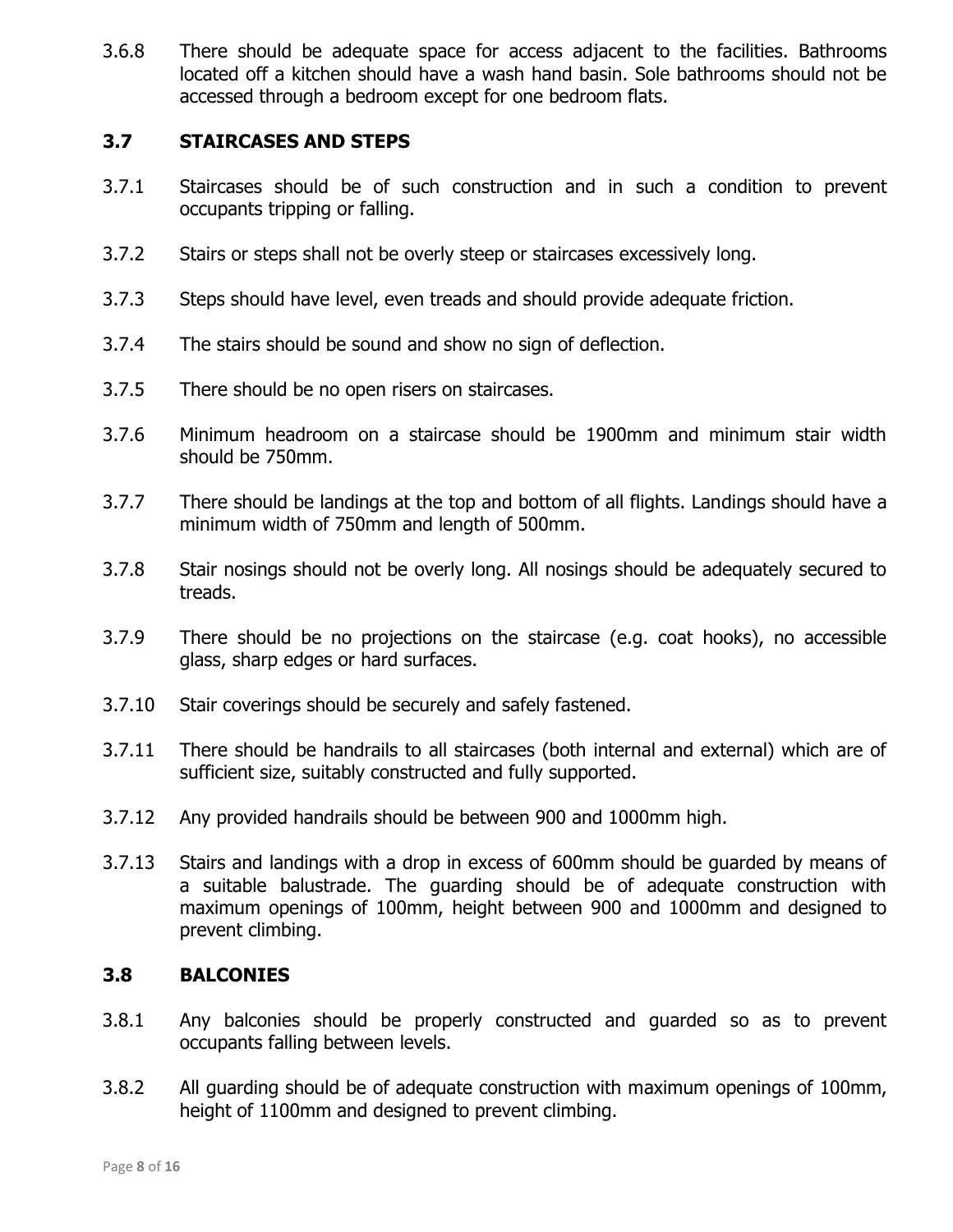### **3.9 WATER SUPPLY**

- 3.9.1 The water supply to the premises should be separately supplied, of potable quality and satisfactory for drinking and domestic purposes such as cooking and washing.
- 3.9.2 A mains supply of drinking water should be provided to the kitchen sink.
- 3.9.3 An easily accessible and properly functioning stop cock should be provided to the mains water supply within the dwelling.
- 3.9.4 Water storage tanks should be properly housed, secured, insulated and covered.

### **3.10 DAMPNESS INCLUDING CONDENSATION**

- 3.10.1 The dwelling should be free from dampness prejudicial to the health of the occupants. This includes rising damp, penetrating damp and condensation.
- 3.10.2 When considering dampness due to condensation regard shall be had to the thermal performance of the structure, the heating installation and the ventilation arrangements. Particular attention should be paid to exposed elements and nontraditional construction.

#### **3.11 VENTILATION**

- 3.11.1 The dwelling should be adequately ventilated, insulated and screened so that the occupants do not suffer from excessive heat.
- 3.11.2 Adequate permanent ventilation should be provided to all habitable rooms, kitchens, bathrooms and WCs. An openable window equivalent to one twentieth of the floor area will achieve this.
- 3.11.3 Where there is no window to a kitchen, bathroom or WC there should be mechanical extract ventilation installed. Humidistat controlled mechanical extractor fans should be provided to kitchens (min. output 60 l/s) and bathrooms (min. output 15 l/s). There should be a 20-minute over-run where there is no openable window.
- 3.11.4 The flues of all permanently closed fireplaces should be fitted with adequate ventilation to stop condensation.

## **3.12 LIGHTING**

- 3.12.1 As a minimum, there should be adequate natural lighting to all habitable rooms and artificial lighting to all habitable rooms, kitchens, bathrooms, WCs, stairways, circulation spaces and common parts. (External obstructions to natural light must be taken into consideration).
- 3.12.2 As a guide, habitable rooms should normally have an area of glazing equivalent to at least one tenth of the floor area.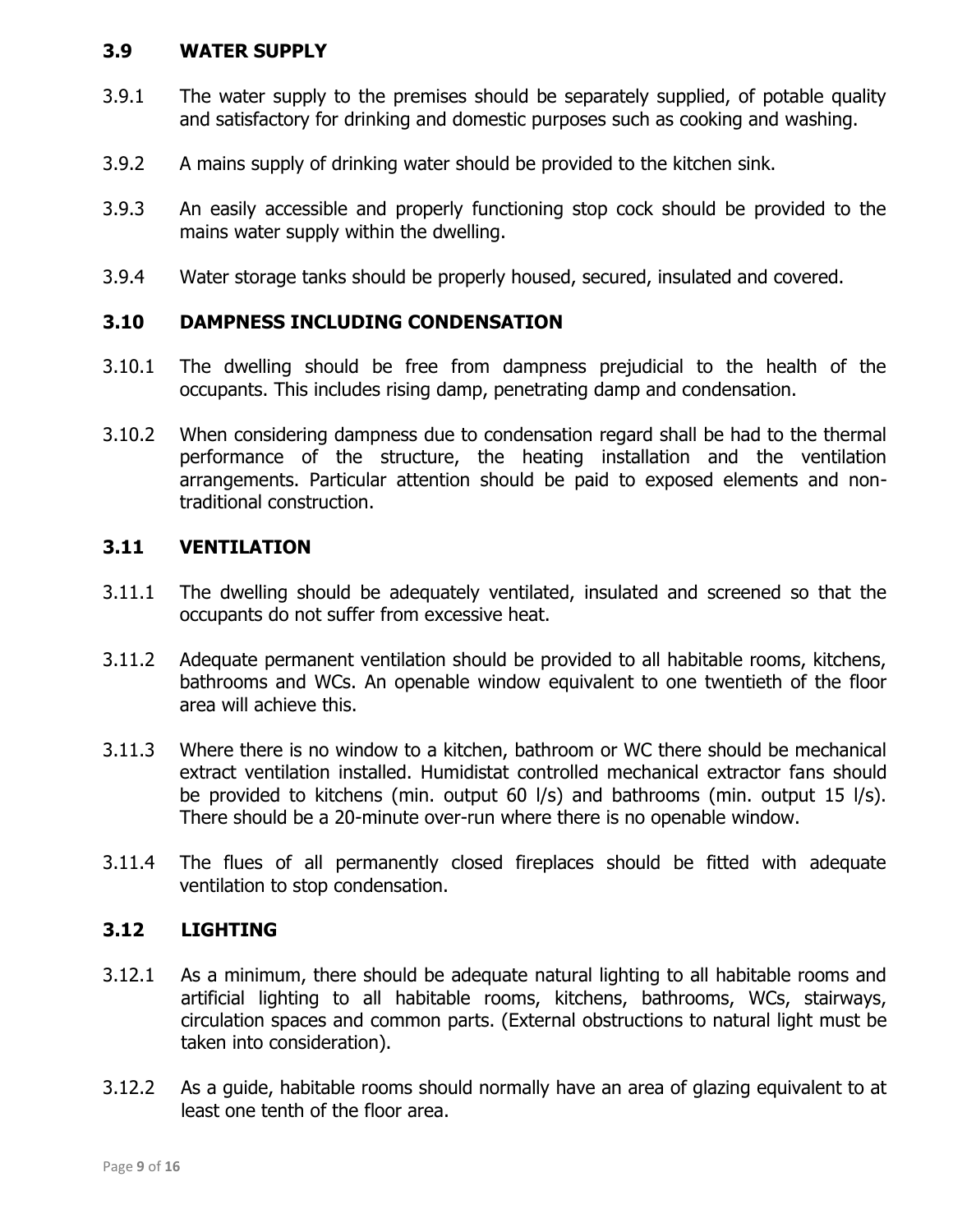- 3.12.3 Adequate external lighting should be provided to all means of access and egress.
- 3.12.4 Two-way lighting should be provided to any internal staircase

## **3.13 HEATING AND THERMAL COMFORT**

- 3.13.1 Heating should be matched to the thermal capacity and performance of the structure. The heating system should comprise of either full gas central heating or electric storage heaters at off peak or low cost rates. A heating system comprising of programmable fixed electric room heaters may also be acceptable in modern homes provided with a high level of thermal insulation.
- 3.13.2 The premises should be capable of being heated to a temperature of 21°C in living areas and 18°C in bedrooms when the outside temperature is - 1°C.
- 3.13.3 The heating should be controllable by the occupants i.e. have a timer and/or thermostat and should operate independently from the hot water system.
- 3.13.4 The heating should be properly installed and regularly maintained by a Gas Safe or NICEIC registered engineer. Copies of their certificates should be provided.
- 3.13.5 There should be a fixed heating appliance or radiator in every room. Portable gas or electric heaters are not acceptable. If the heating appliance is an electric fire it can only be a wall-mounted convector heater and it must be connected to a fused spur. Where a new boiler is required the installation should meet the latest SEDBUK Band "A" rating (high efficiency boilers).
- 3.13.6 Effective insulation should consist of a minimum 200mm loft insulation or equivalent to achieve the performance above. All hot water cylinders should be properly insulated.
- 3.13.7 Premises should be improved over time to meet an **aspirational** minimum standard of an EPC Band C as part of the Government's commitment to reduce greenhouse gas emissions by 80% by 2050, compared to 1990 levels. The Council recognises the difficulty in achieving the high levels of energy efficiency represented by EPC bands A, B and C in older properties; it will work with landlords to provide advice and details of possible grant funding opportunities to improve the energy efficiency of such properties.

#### **3.14 INTERNAL ARRANGEMENT**

- 3.14.1 Sole bathrooms should not be accessed through bedrooms except for in one bedroom flats, if this arrangement is necessary.
- 3.14.2 Internal means of escape should allow travel from areas of higher risk to area of lower fire risk.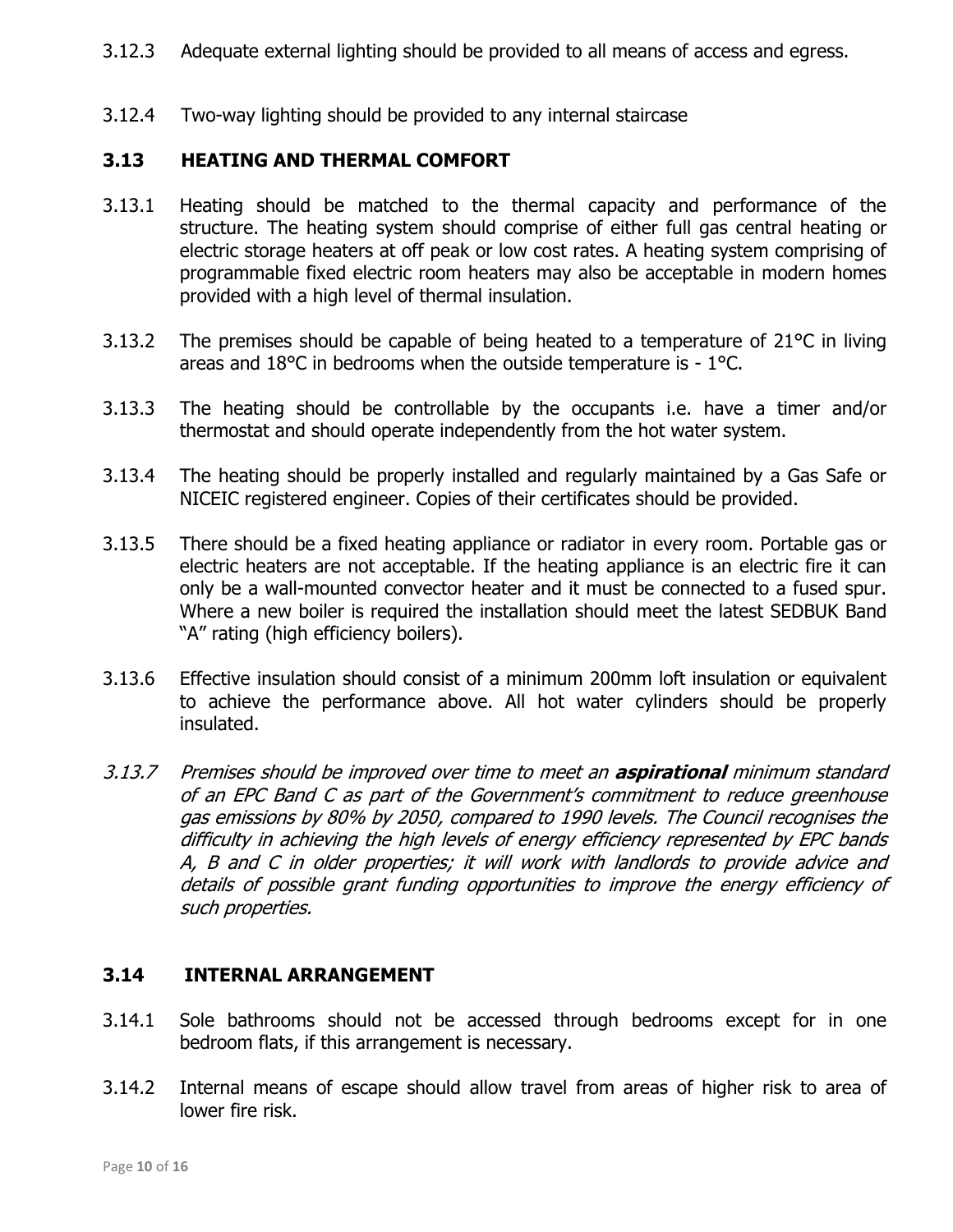3.14.3 Adequate circulation space should be provided in all escape areas and adjacent to all cooking appliances.

## **3.15 ELECTRICAL INSTALLATION**

- 3.15.1 The electrical systems should be free of all hazards which could cause electrical shock or burns to an occupant.
- 3.15.2 An electrical test certificate to the current edition should be provided (NICEIC). The certificate must demonstrate that there are no electrical defects that affect the occupant"s safety.
- 3.15.3 There should be sufficient electrical sockets throughout the dwelling. This guide provides a minimum standard:

| Living Room     | 3 double sockets                                                                                                                   |
|-----------------|------------------------------------------------------------------------------------------------------------------------------------|
| Double Bedrooms | 3 double sockets                                                                                                                   |
| Single Bedrooms | 2 double socket                                                                                                                    |
| Kitchen         | 2 double at worktop height, plus separate<br>socket for fridge. Boiler to be on spur. Cooker<br>to be on a separate 30amp circuit. |
| Landing or hall | 1 socket                                                                                                                           |

- 3.15.4 Separate electricity meters and fuse boxes shall be provided for each individual home. Meters shall be readily accessible. Landlords' electrical supply (where necessary) should be separately metered.
- 3.15.5 Electrical cables and wiring will be properly protected and clipped to surfaces.

## **3.16 GAS INSTALLATION**

- 3.16.1 All gas appliances should be properly fixed and ventilated, Gas Safe approved and should be certified as safe by a Gas Safe registered engineer on an annual basis. There should be no evidence of the production of Carbon Monoxide, Nitrogen Dioxide, Sulphur Dioxide or un-combusted fuel gas.
- 3.16.2 Occupants should not be exposed to the risk of explosion from gas appliances and installations or other heating systems
- 3.16.3 A gas safety test certificate (Gas Safe Register) and a copy of a service contract should be provided from a Gas Safe registered engineer.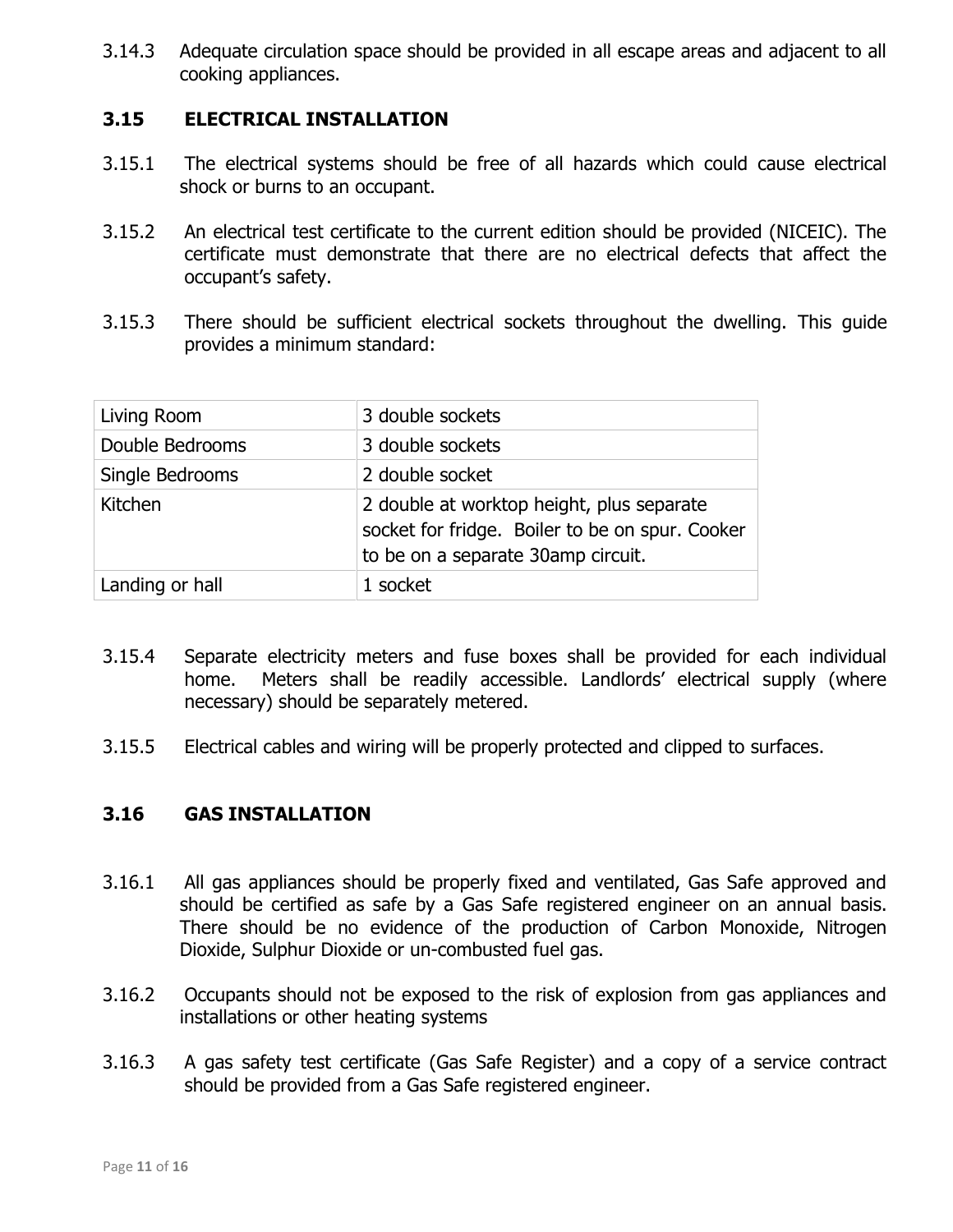3.16.4 Separate gas meters should be provided for each home. Meters should be readily accessible.

#### **4. General Items**

### **4.1 FURNITURE**

See 1.7 above.

## **4.2 SECURITY**

- 4.2.1 The dwelling should provide an adequate level of security to prevent unauthorised entry by intruders and should allow the occupiers to maintain a satisfactory level of defensible space.
- 4.2.2 Adequate external lighting should be provided to all means of access.
- 4.2.3 Access doors to premises should have adequate locks, door and chains. The primary entrance door should be fitted with a minimum of a mortice deadlock to BS 3621 openable from the inside without a key. There should be a means for occupiers to view visitors without opening the door, either by means of a viewer within the door or by a suitable glazed pane adjacent or close to the entrance door.
- 4.2.4 All rear doors should be fitted with a mortice dead lock to BS 3621 or 2 no. bolts.
- 4.2.5 Windows in accessible locations should be provided with suitable window locks.
- 4.2.6 All door and window frames and furniture should operate properly and should be in a good state of repair.

## **4.3 ASBESTOS AND MMF (Manufactured Mineral Fibres)**

- 4.3.1 Occupants should not be exposed to the presence of airborne asbestos of MMF.
- 4.3.2 The presence, position and condition of any asbestos of MMF building materials should be determined and recorded by a qualified asbestos auditor. Any necessary action to remove or encapsulate shall be undertaken by an approved UKAS (NAMAS) contractor (i.e. a contractor licensed by the HSE).

## **4.4 PEST CONTROL**

- 4.4.1 The dwelling should be free from pests and pest infestations (including, but not limited to rats, mice, pigeons, cockroaches, fleas, bed bugs) so that the occupants are not subjected to threats to their physical or mental health.
- 4.4.2 Where pests or pest infestations are found during occupation, a suitably qualified pest control contractor should be engaged to carry out all necessary treatments and other works to ensure the eradication of the pests.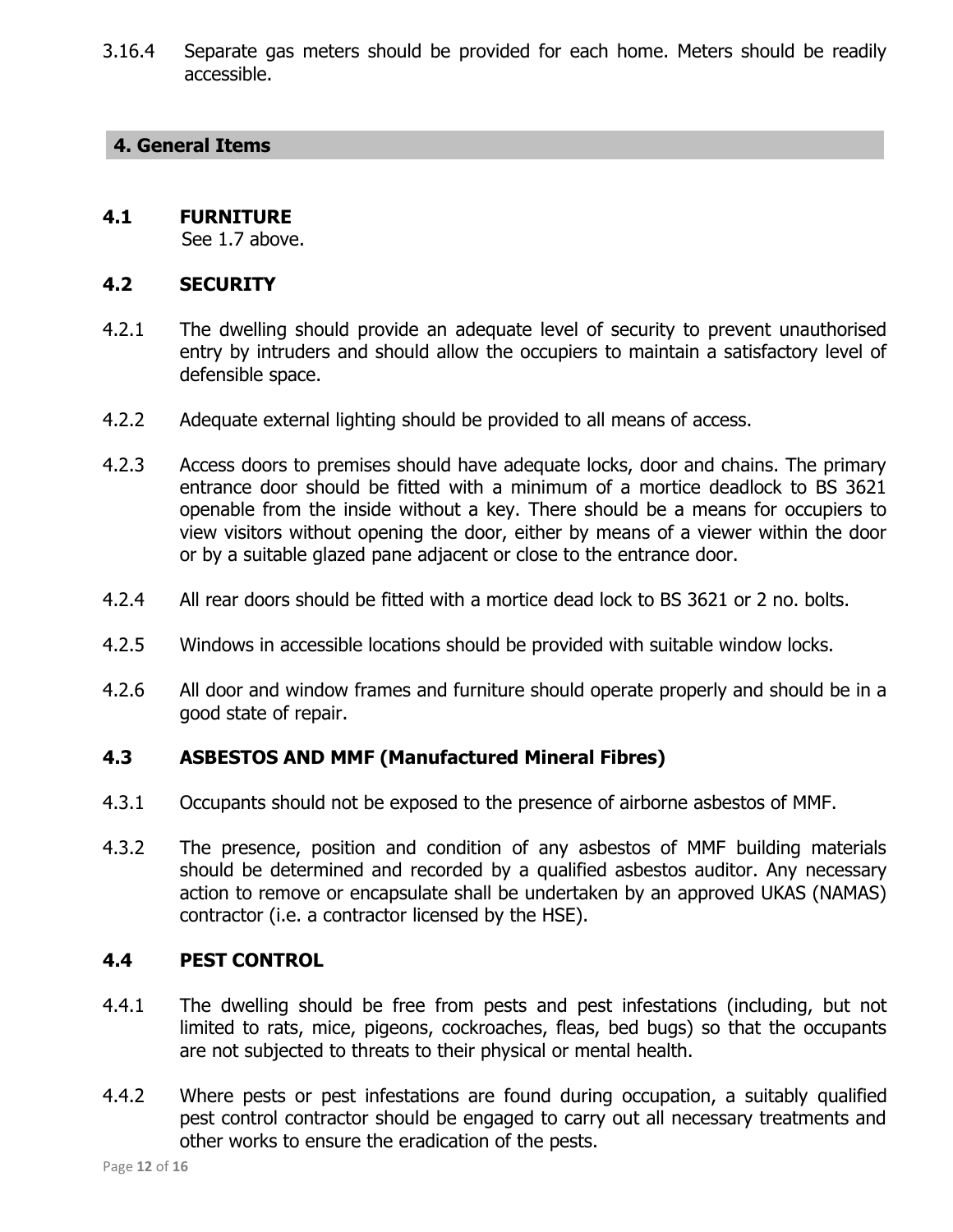- 4.4.3 Where pest control works are carried out within occupied dwellings, the occupier must be made aware of the location of any baits or other chemical treatments and of any precautions that they need to take.
- 4.4.4 Any soft furnishings found to be infested with pests must be appropriately destroyed and replaced.

## **4.5 NOISE**

- 4.5.1 The dwelling should be sited and maintained so that the occupants are not subjected to noise which would result in a threat to their physical or mental health.
- 4.5.2 All new flats/flat conversions should comply fully with current Building Regulations in respect of sound insulation. Older flats/flat conversions should comply as fully as possible with current Building Regulations.
- 4.5.3 Where there are excessive noise levels (e.g. from main road, rail lines, and adjacent noise producing commercial premises) noise mitigation measures (e.g. secondary glazing) should be installed to habitable room i.e. bedrooms, living rooms. Where noise mitigation measures are necessary, consideration should also be given to the presence of existing airbricks which must be replaced with acoustic vents.

#### **4.6 SPACE STANDARDS**

- 4.6.1 Occupants should not be exposed to health risks caused by lack of space within the dwelling for living, sleeping and normal family life.
- 4.6.2 In assessing space standards all persons occupying the property irrespective of age should be counted.
- 4.6.3 The following four tables should be used to calculate the permitted number of occupants for the dwelling.
- 4.6.4 Dwellings will be expected to contain at least one suitable living space. In determining maximum permitted numbers for a house or flat, this living space will not be considered as providing bedroom accommodation for the calculations set out below [This rule does not apply to "Studio" units consisting a single habitable room, with a combined living/sleeping area]
- 4.6.5 The shape and usable space afforded by a room should be considered alongside its gross floor area. Floor space should be discounted where it does not contribute practically to the spaciousness of a given room, For example, the area taken up by a solid chimney breast should be discounted, as should narrow entrance lobbies to rooms. The area taken up by en-suite amenities should also be discounted as should any floor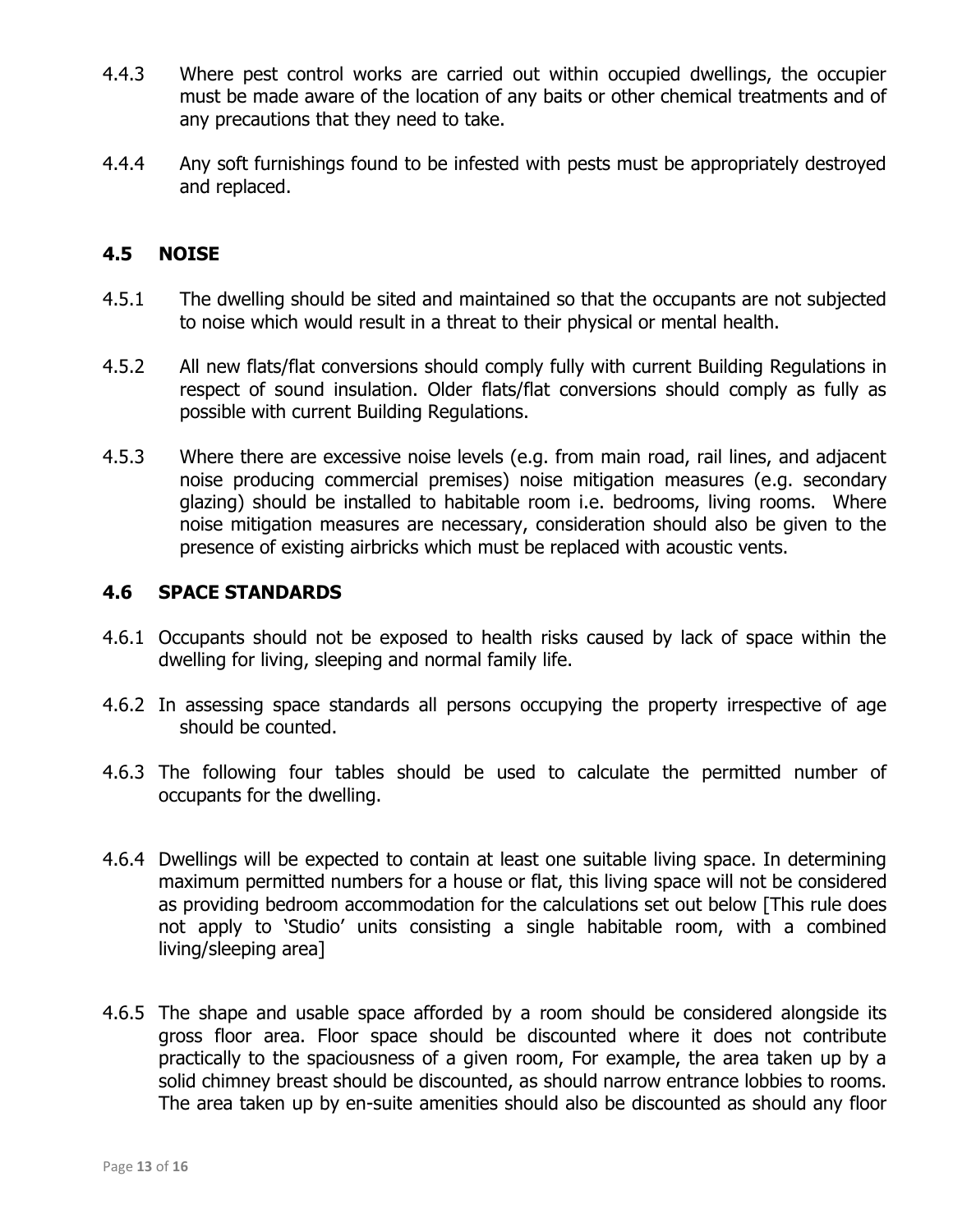area where the ceiling height is less than 1.53m. Rooms should have a minimum ceiling height of 2.14m over not less than 75% of the room.

4.6.6 Uninhabitable rooms intended for use as bedrooms will not contribute towards the overall permitted number of the dwelling. Examples of such rooms might include poorly converted attic or bedroom spaces without adequate lighting or sufficient ceiling height and bedrooms entered via second bedroom.

| Maximum number of occupiers per dwelling based on number of<br><b>bedrooms</b> |                            |  |
|--------------------------------------------------------------------------------|----------------------------|--|
| <b>Number of Bedrooms</b>                                                      | <b>Max. No. of Persons</b> |  |
| 1 bedroom                                                                      | 2 persons                  |  |
| 2 bedrooms                                                                     | 4 persons                  |  |
| 3 bedrooms                                                                     | 6 persons                  |  |
| 4 bedrooms                                                                     | 7 persons                  |  |

| <b>Bedroom requirements based on age and sex of occupiers</b>                      |                           |  |  |  |
|------------------------------------------------------------------------------------|---------------------------|--|--|--|
| Age and sex of household members                                                   | <b>Number of bedrooms</b> |  |  |  |
| An adult couple                                                                    | 1 bedroom                 |  |  |  |
| A person over 21                                                                   | 1 bedroom                 |  |  |  |
| 2 young persons 10 -20 years of the same 1 bedroom<br>sex                          |                           |  |  |  |
| 1 child under 10 years & 1 young person 1 bedroom<br>lunder<br>20 of the same sex  |                           |  |  |  |
| 1 or 2 children under 10yrs (not necessarily of $\vert$ 1 bedroom<br>the same sex) |                           |  |  |  |
| Any unpaired young persons $10 - 20$ years or<br>unpaired children under 10        | 1 bedroom                 |  |  |  |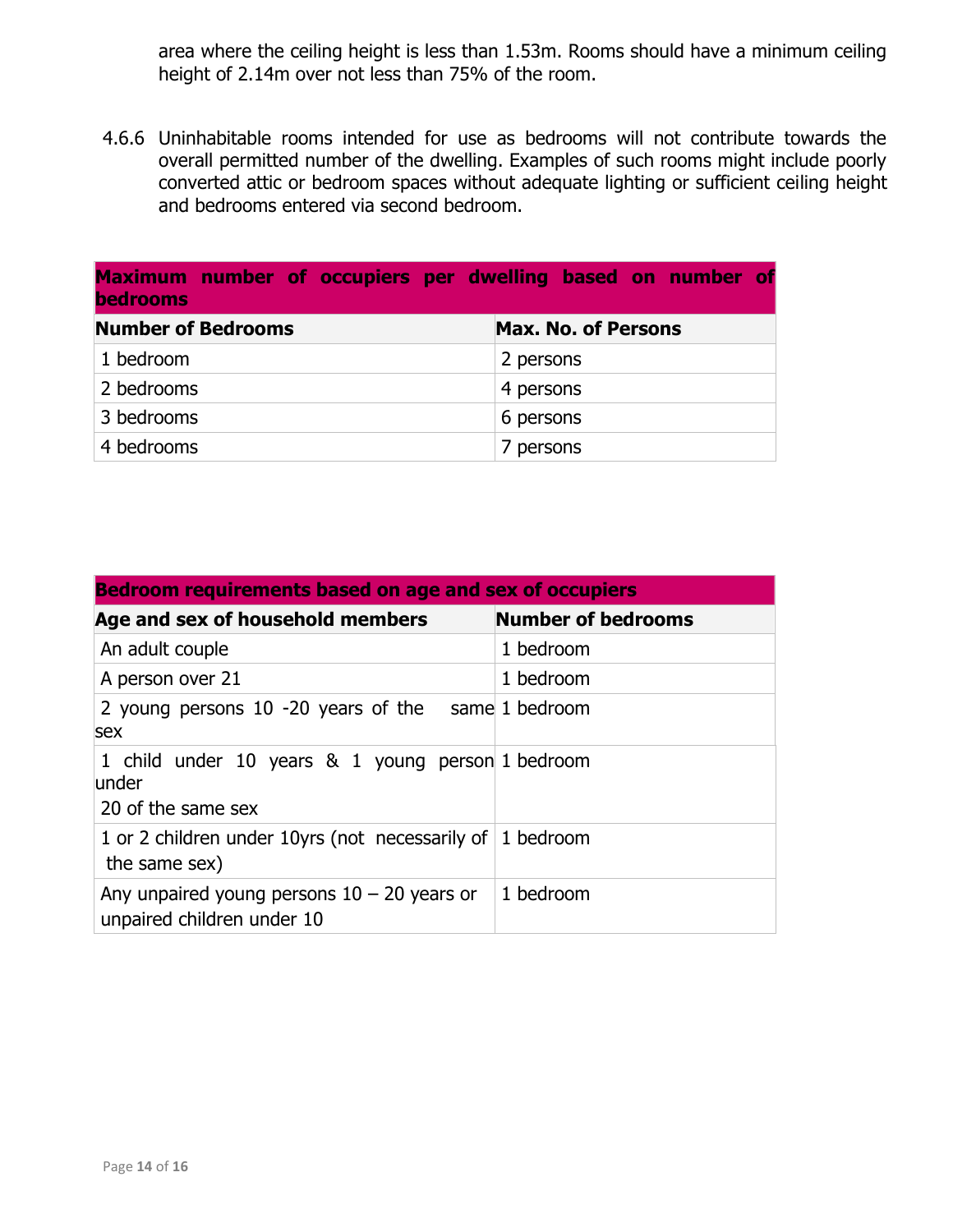| <b>Typical furniture provision per bedroom</b>                       |                   |                                           |                                           |  |
|----------------------------------------------------------------------|-------------------|-------------------------------------------|-------------------------------------------|--|
|                                                                      | Single<br>bedroom | Double bedroom                            | Twin Bedroom                              |  |
| Bed(s)<br>Double $-2000 \times 1500$<br>Single $-2000 \times 900$    | $1 \times$ single | $1 \times$ double or<br>$2 \times$ single | $2 \times$ single                         |  |
| Bedside table -<br>$400 \times 400$                                  | $\mathbf{1}$      | $\overline{2}$                            | $\overline{2}$                            |  |
| Chest of drawers $-450 \times$<br>750                                | $\mathbf{1}$      | 1                                         | 1                                         |  |
| Wardrobe(s)<br>Double $-600 \times 1200$<br>Single $-600 \times 600$ | $1 \times$ single | $1 \times$ double                         | $1 \times$ double or $2 \times$<br>single |  |
| Table $-500 \times 1050$ and<br>chair/stool                          | $\mathbf{1}$      | $\mathbf{1}$                              | 1                                         |  |
| Bed-making space $-400$<br>free space x length<br>of o<br>bed(s)     | Yes               | Yes                                       | Yes                                       |  |
| Space for occasional use of<br>$cot - 600 \times 1200$               | <b>No</b>         | Yes, in larger<br>"family" dwellings      | <b>No</b>                                 |  |

| <b>Maximum occupiers per room based on floor space</b> |                                             |  |
|--------------------------------------------------------|---------------------------------------------|--|
| 9.5 sq m or more                                       | 2 persons                                   |  |
| $(102 \text{ sq ft or more})$                          | (see tables above for permitted occupation) |  |
| 6.5 to $9.5$ sq m                                      | 1 person                                    |  |
| $(70 \text{ to } 102 \text{ sq ft})$                   | (of any age)                                |  |
| Less than $6.5$ sq m<br>$(70 \text{ sq ft})$           | Zero persons                                |  |

## **5. Fire Safety and Means of Escape**

- 5.1 Occupants must not be exposed to threat from uncontrolled fire and associated smoke, and adequate means of escape from fire shall be provided to all properties.
- 5.2 In the case of Houses in Multiple Occupation, (flat conversions, shared houses and bedsits occupied by 3 or more persons and two or more unrelated households) refer to Private Sector Housing Standards Team